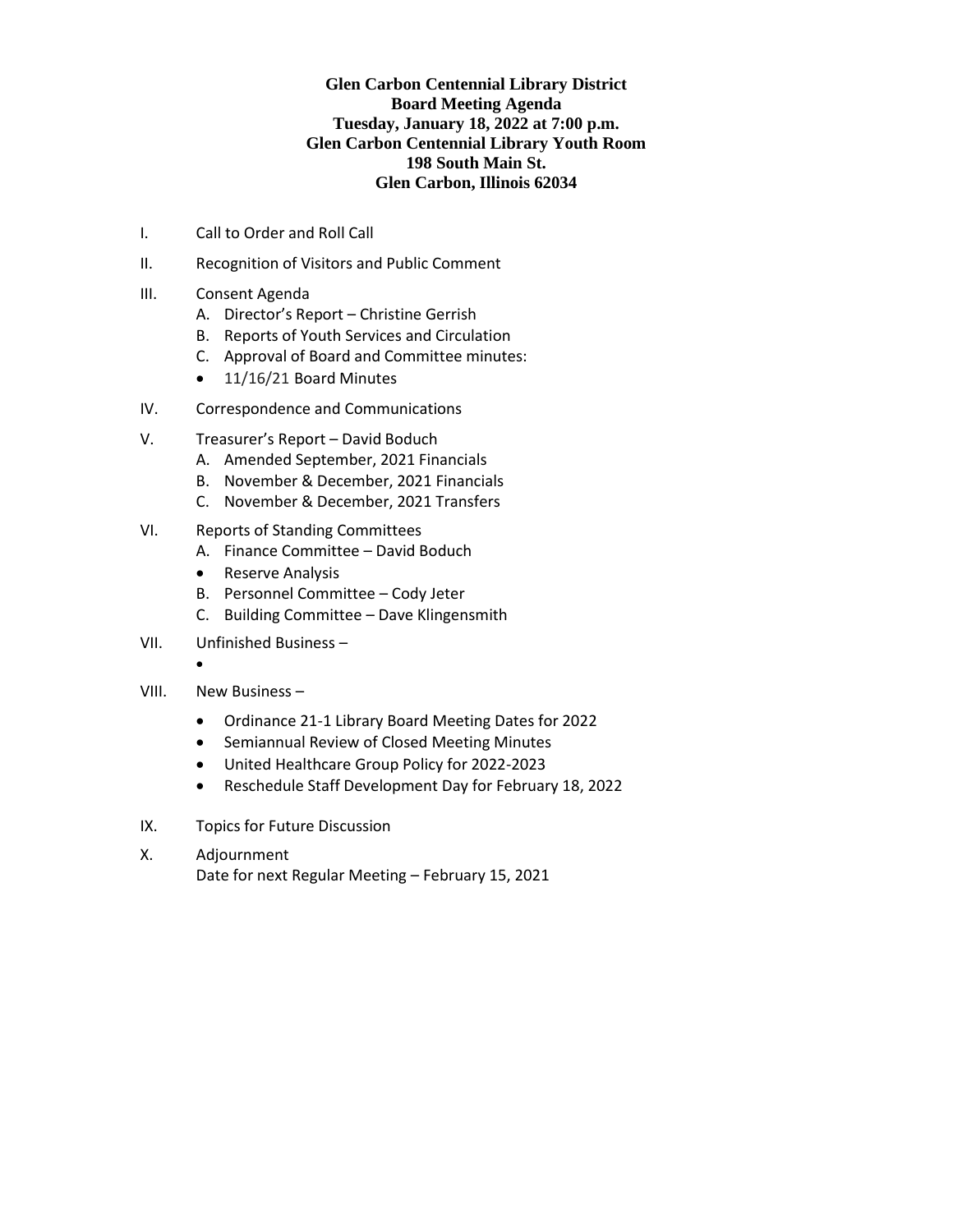# **Glen Carbon Centennial Library District Board Meeting Agenda Tuesday, February 15, 2022 at 7:00 p.m. Glen Carbon Centennial Library Youth Room 198 South Main St. Glen Carbon, Illinois 62034**

- I. Call to Order and Roll Call
	- II. Recognition of Visitors and Public Comment
- III. Consent Agenda
	- A. Director's Report Christine Gerrish
	- B. Reports of Youth Services and Circulation
	- C. Approval of Board and Committee minutes:
	- 1/18/22 Board Minutes
- IV. Correspondence and Communications
- V. Treasurer's Report David Boduch
	- A. January, 2021 Financials
	- B. January, 2021 Transfers
- VI. Reports of Standing Committees
	- A. Finance Committee David Boduch
	- B. Personnel Committee Cody Jeter
	- C. Building Committee Dave Klingensmith

# VII. Unfinished Business –

VIII. New Business –

- Homecoming 2022 If on Main library closed? Staff pay? Flex time if they work the booth?
- Pandemic Sick Days
- General Policy Review
	- o Mission Statement
	- o By Laws
	- o History
	- o Hours of Service
	- o Meeting room policy
	- o Study Room Policy
	- o Security Camera Policy
	- o Bloodborne Pathogens Policy
	- o Public Health Policy
	- o Disposal of Surplus Inventory Policy
	- o Loan Periods
	- o Overdue Fines
	- o Interlibrary Loan Policy
	- o Materials Selection Policy
- IX. Topics for Future Discussion
- X. Adjournment

Date for next Regular Meeting – March 15, 2022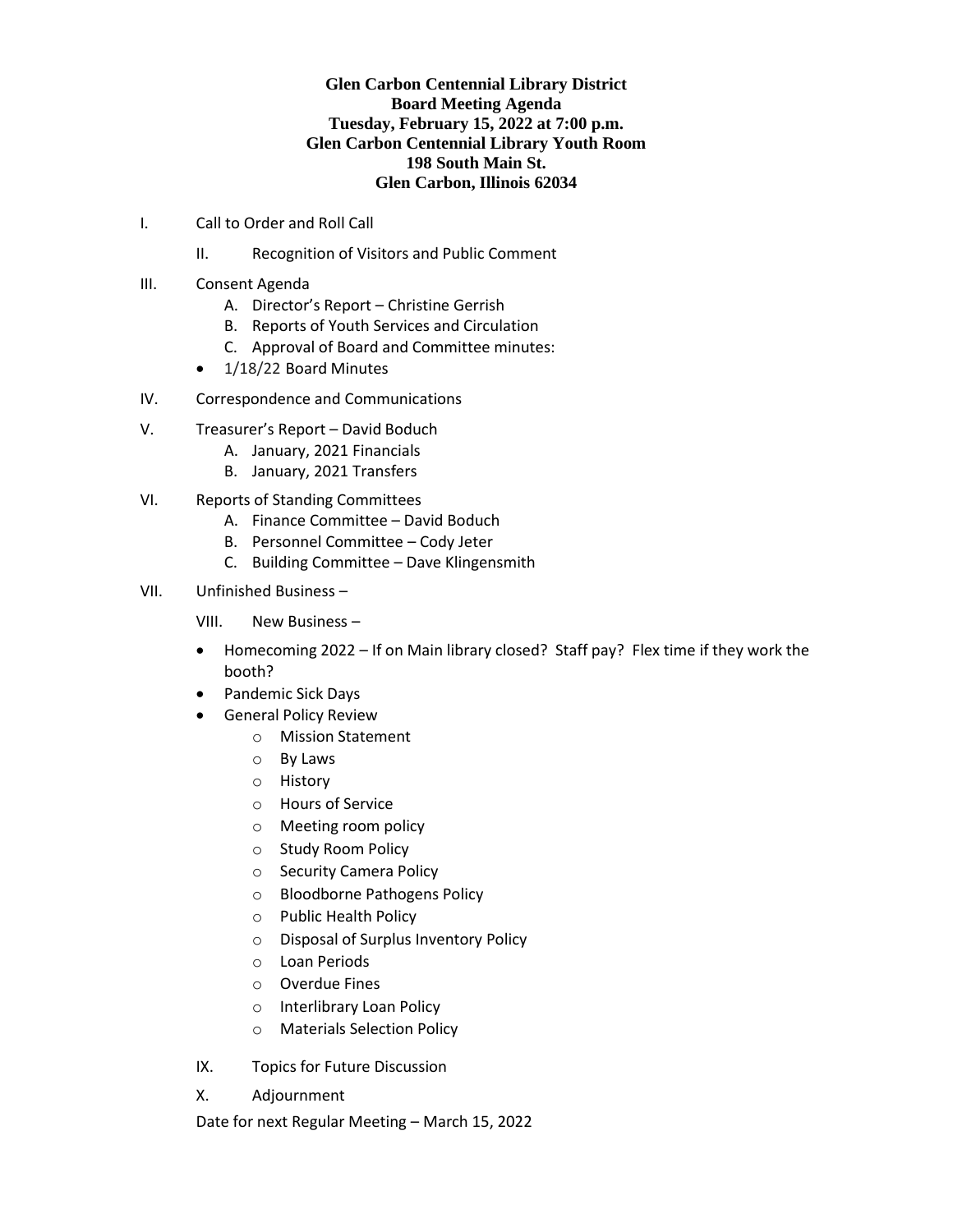# **Glen Carbon Centennial Library District Board Meeting Agenda Tuesday, March 15, 2022 at 7:00 p.m. Glen Carbon Centennial Library Youth Room 198 South Main St. Glen Carbon, Illinois 62034**

- I. Call to Order and Roll Call
- II. Recognition of Visitors and Public Comment
- III. Consent Agenda
	- A. Director's Report Christine Gerrish
	- B. Reports of Youth Services and Circulation
	- C. Approval of Board and Committee minutes:
	- 2/15/22 Board Minutes
- IV. Correspondence and Communications
- V. Treasurer's Report David Boduch
	- D. February, 2021 Financials
	- E. February, 2021 Transfers
- VI. Reports of Standing Committees
	- A. Finance Committee David Boduch
	- B. Personnel Committee Cody Jeter
	- C. Building Committee Dave Klingensmith
- VII. Unfinished Business
	- Pandemic Sick Leave a. Public Health Policy
- VIII. New Business
	- FY 2022-2023 Budgets
		- o Operations Budget
			- o Personnel Budget
	- Universal Removal of Gendered Terms from General and Personnel Policy Manuals
	- Approval of Quote from Kane Mechnatical to Repair Backflow Check Valve for \$990.18
	- General Policy Review
		- o Library Cards
		- o Reference Service Policy
		- o Disabled Patrons
		- o Service Animals in the Library
		- o Gifts to the Library
		- o Patron Conduct
		- o Cell Phone Policy
		- o Proctoring Policy
		- o Volunteer Policy
		- o Identity Protection Policy
		- o Illinois Freedom of Information Act
		- o USA Patriot Act and Policy
		- o Replacement Policy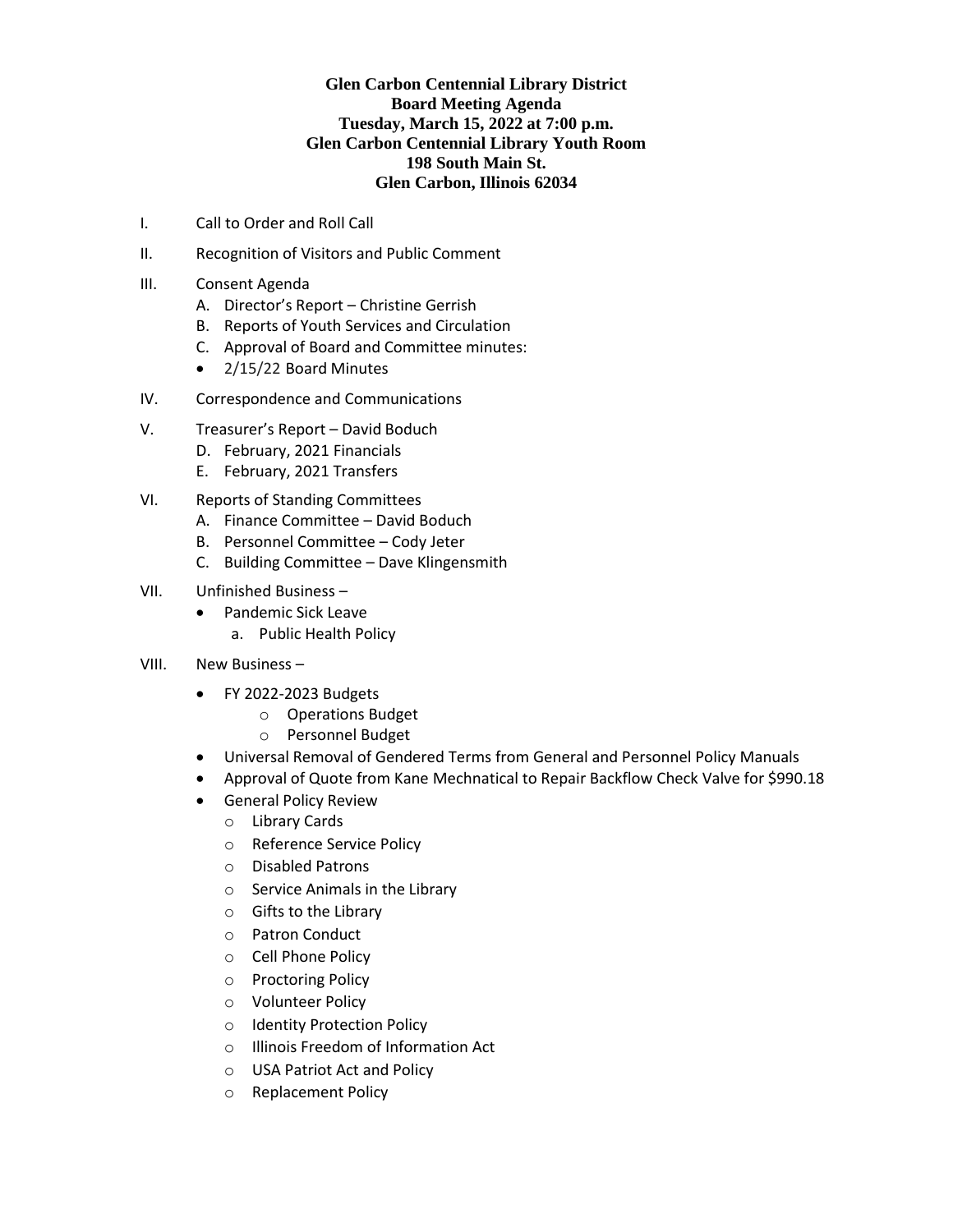- IX. Topics for Future Discussion
- X. Adjournment Date for next Regular Meeting – April 19, 2022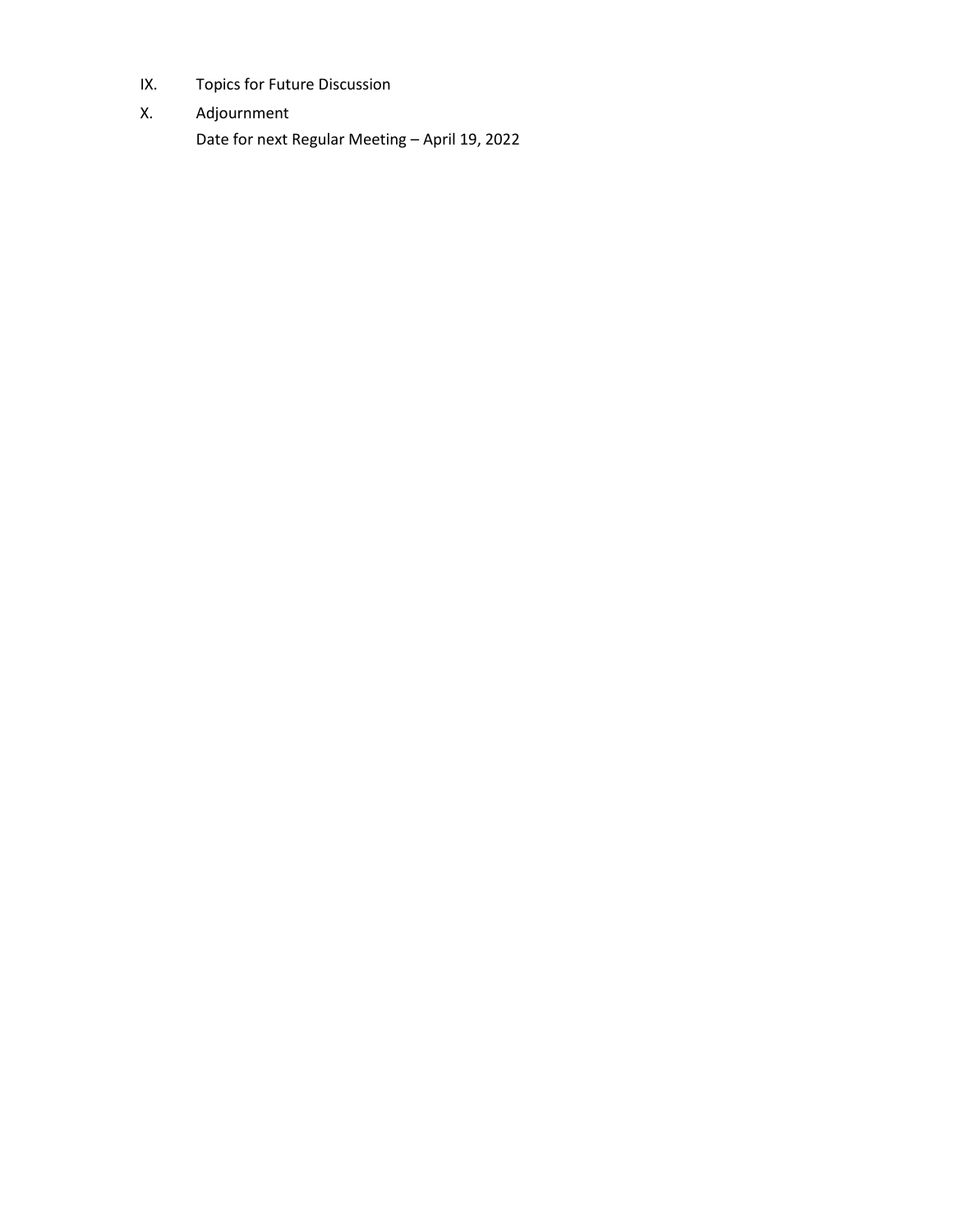#### **Glen Carbon Centennial Library District Board Meeting Agenda Tuesday, April 19, 2022 at 7:00 p.m. Glen Carbon Centennial Library Community Room 198 South Main St. Glen Carbon, Illinois 62034**

- I. Call to Order and Roll Call
- II. Recognition of Visitors and Public Comment
- III. Consent Agenda
	- A. Director's Report Christine Gerrish
	- B. Reports of Youth Services and Circulation
	- C. Approval of Board and Committee minutes:
	- 3/6/2022 Personnel Committee Minutes
	- 3/15/22 Board Minutes
- IV. Correspondence and Communications
- V. Treasurer's Report David Boduch
	- A. February, 2021 Financials
	- B. February, 2021 Transfers
- VI. Reports of Standing Committees
	- A. Finance Committee David Boduch
	- B. Personnel Committee Cody Jeter
		- March 6 Committee Meeting
	- C. Building Committee Dave Klingensmith
- VII. Unfinished Business
	- FY 2022-2023 Budgets
		- o Operations Budget
		- o Personnel Budget
- VIII. New Business
	- Increase in Monthly Lazerware Costs-\$1224 annually
	- Exhaust Fan Replacement
	- Special Hours for Polling on June 28, 2022
	- General Policy Review
		- o Computer Use Policy\*
		- o Internet Policy\*
		- o Laptop Checkout Policy\*
		- o Social Netowrk Policy
		- o 3-D Printing Policy
		- o Mobile Hotspot Policy
		- o Photocopy Machine Policy\*
		- o Banking Policy
		- o Petty Cash Policy\*
		- o Purchasing Policy\*
		- o Credit Card Policy
		- o Chredit Card Machine Security Policy
		- o Non-Funding Clause Policy
- IX. Topics for Future Discussion
- X. Adjournment
	- Date for next Regular Meeting May 17, 2022